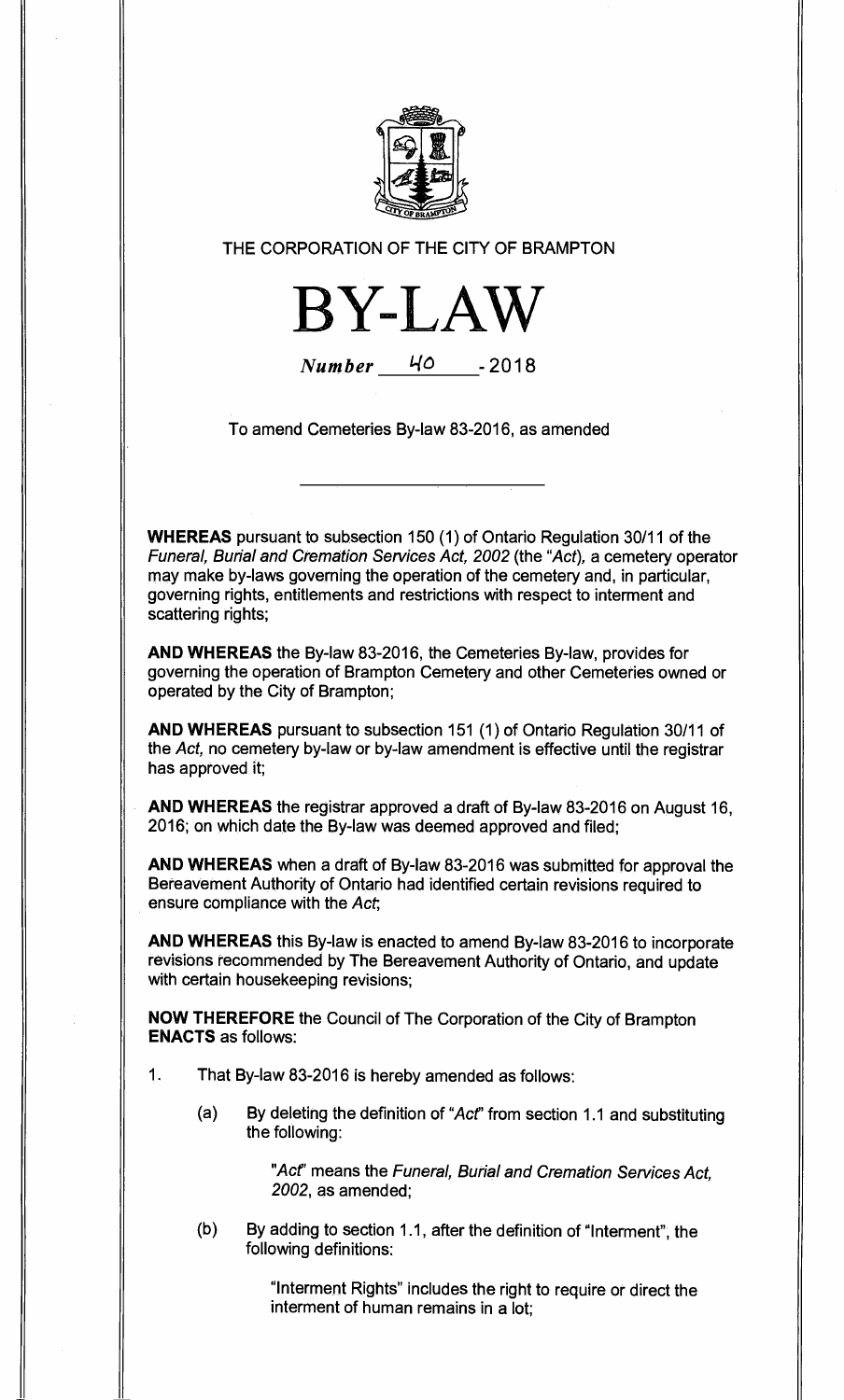**"Interment Rights Holder" means the person who holds the interment rights with respect to a lot whether the person be the purchaser of the rights, the person named in the certificate of interment or such other person to whom the interment rights have been assigned;** 

**(c) By deleting the heading of section 3 and substituting the following heading:** 

# **3. SALE AND TRANSFER OF INTERMENT AND SCATTERING RIGHTS**

**(d) By adding to section 3 the following:** 

## **Cancellation of Contracts within 30 Day Cooling-Off Period**

**3.9.3 A purchaser has the right to cancel an Interment or Scattering Rights contract within thirty (30) days of signing the contract, by providing written notice of the cancellation to the Manager. The City will refund all monies paid by the purchaser within thirty (30) days from the date of the request for cancellation.** 

#### **Cancellation of Contracts after 30 Day Cooling-Off Period**

- **3.9.4 Upon receiving written notice from the purchaser of the cancellation of an Interment or Scattering Rights contract, the City will cancel the contract and issue a refund to the purchaser for the amount paid for the Interment or Scattering Rights less the appropriate amount that is required to be deposited into the Care and Maintenance Fund. The refund will be made within thirty (30) days of receiving said such written notice. If the Interment Rights certificate has been issued to the Interment Rights Holder(s), the certificate must be returned to the Manager along with the written notice of the cancellation.**
- **3.9.5 If any portion of the Interment or Scattering Rights has been exercised, the purchaser, or the Interment Rights Holder(s) are not entitled to cancel the contract or re-sell the Interment or Scattering Rights.**

### **Resale of Interment Rights within 30 Day Cooling-Off Period:**

- **3.9.6 Unless the Interment or Scattering Rights have been exercised the purchaser retains the right to cancel the contract or re-sell the Interment or Scattering Rights. Once payment for the interment or Scattering Rights has been made in full, and an Interment Rights certificate has been issued where applicable, the Interment or Scattering Rights Holder(s), as recorded on the Cemetery records, has right to re-sell the Interment or Scattering Rights. Any resale of the Interment or Scattering Rights shall be in accordance with the requirements of the Cemetery by-laws and in keeping with the Act.**
- **3.9.7 If any portion of the Interment or Scattering Rights has been exercised, the purchaser, or the Interment Rights Holder(s) are not entitled to re-sell the Interment or Scattering Rights.**